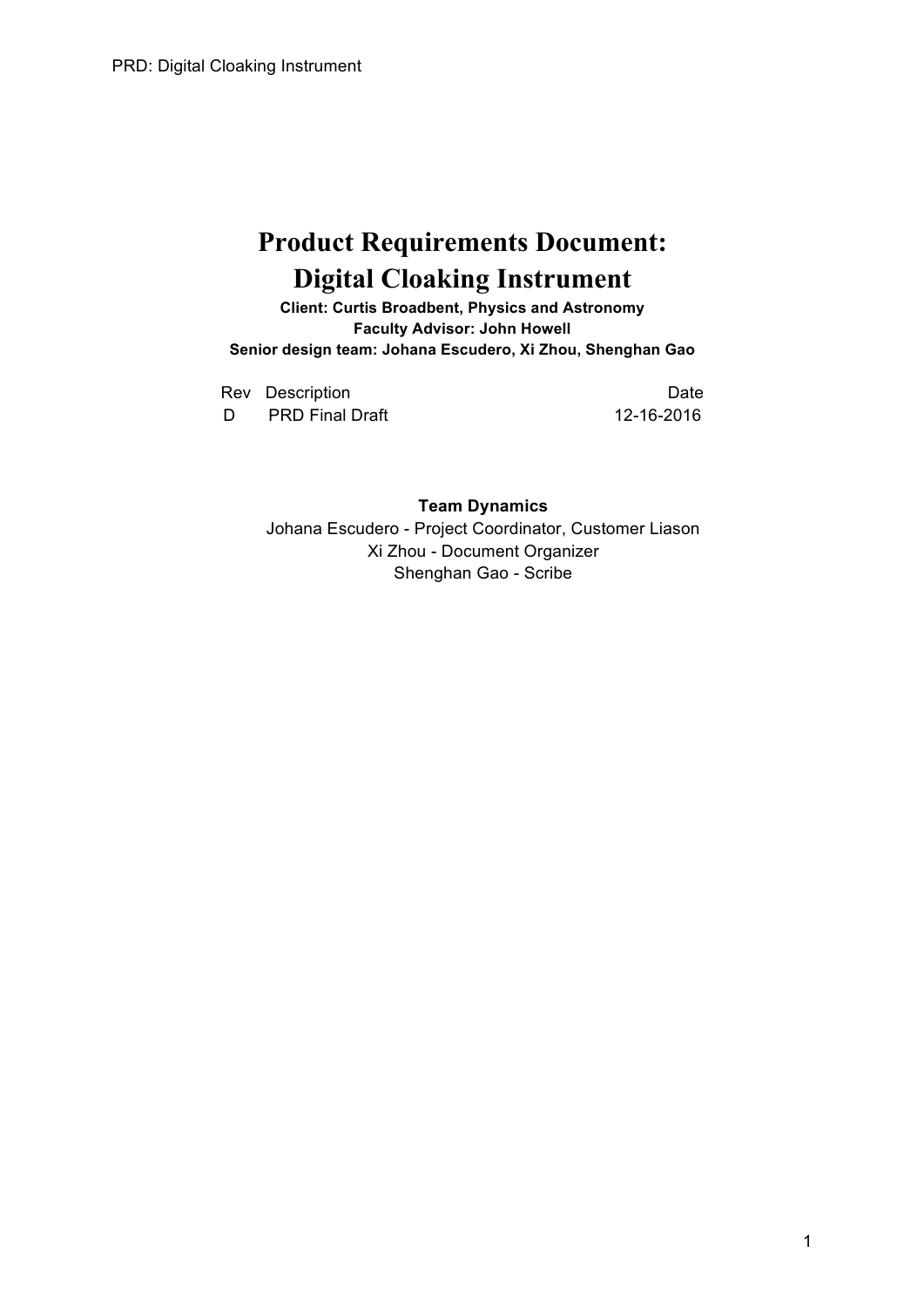## **Table of Contents**

- 1. General Information
- 2. Specifications for Senior Design Project
	- 2.1 December Demo
	- 2.2 Senior Design Prototype
- 3. Considerations
	- 3.1 Environment
	- 3.2 Power Supply
	- 3.3 Resolution
	- 3.4 Super Pixels
	- 3.5 RGB Re-grouping
- 4. Current Difficulties
- 5. Non-senior Design Responsibilities
- 6. Timeline and Things to do Spring 2017
- 7. Appendix
	- 7.1 December Prototype Progress
	- 7.2 Xperia Z5 Specifications
	- 7.3 20 LPI Specifications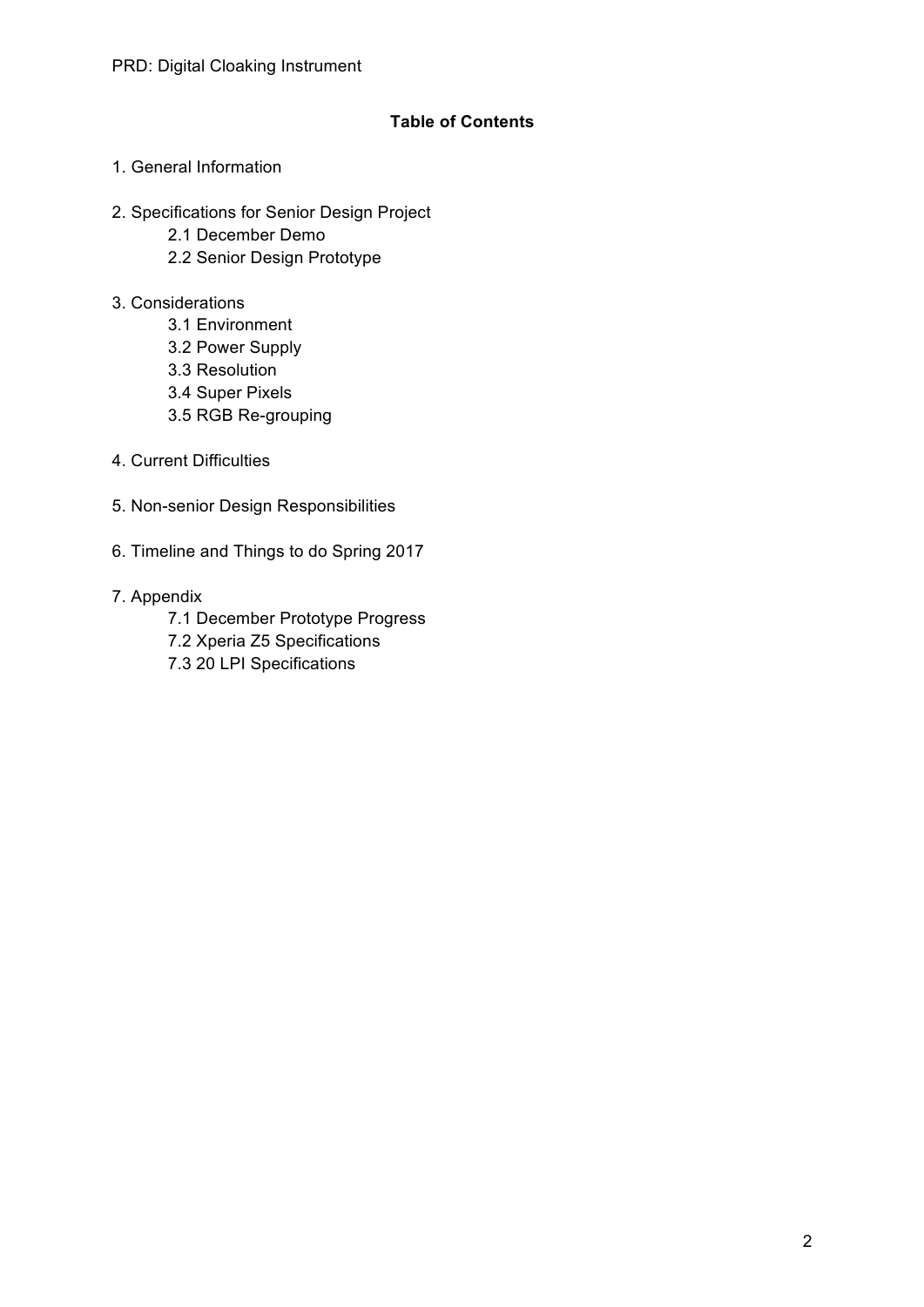## **1. General Information**

Our customer wants to cloak a transportation system so the scenery behind it is conserved. The idea is to have multiple, stationary, 1m x 1m screens that can be joined together to an appropriate size (large enough to cloak the transportation system). Our work will involve creating a smaller prototype of a  $1m^2$  block using a small display such as a cell phone screen. The final cloaking screen needs to work at viewing distances of 50 feet or further, outdoors (day and night), and it has to maintain an angular resolution close to the resolution of the human eye. These requirements, especially the resolution requirements, are to make the cloaking effect believable. The composite image should contain enough views to cover ±15 degrees horizontally, and the views must update every ~15 minutes or faster. Obtaining an image close to real time is desired, but not required. We are responsible for creating a lenslet array, finding an image acquiring procedure to obtain images for the final composite image, and optimizing the image processing routine. We will also help with preparing a demo in December that Dr. Curtis and Prof. Howell will use to seek additional funding for this project. Our PRD includes specifications for the demo in December and specifications for our senior design prototype next semester.

The digital integral cloak consists of three main subsystems:

1) Image capturing system: An array of CCD cameras to capture the scene behind the cloaked region from many perspectives.

2) Image processing: The images are processed to create a composite image.

3) Display: A custom display is made from an extremely high-resolution optical display covered by a lenticular array.



Figure 1. Digital cloaking architecture. Left to right: image capturing system, image processing, and a display covered by a lenticular array. The lenslet array makes it appear like the rays from the object have passed the obtrusion (screen) undeviated. Image credit: Frame taken from University promotional video produced by Matt Mann.

To make the scene look "real" (change with a viewer's perspective), a lenslets array is placed in front of the display (that is displaying a composite image) to send different images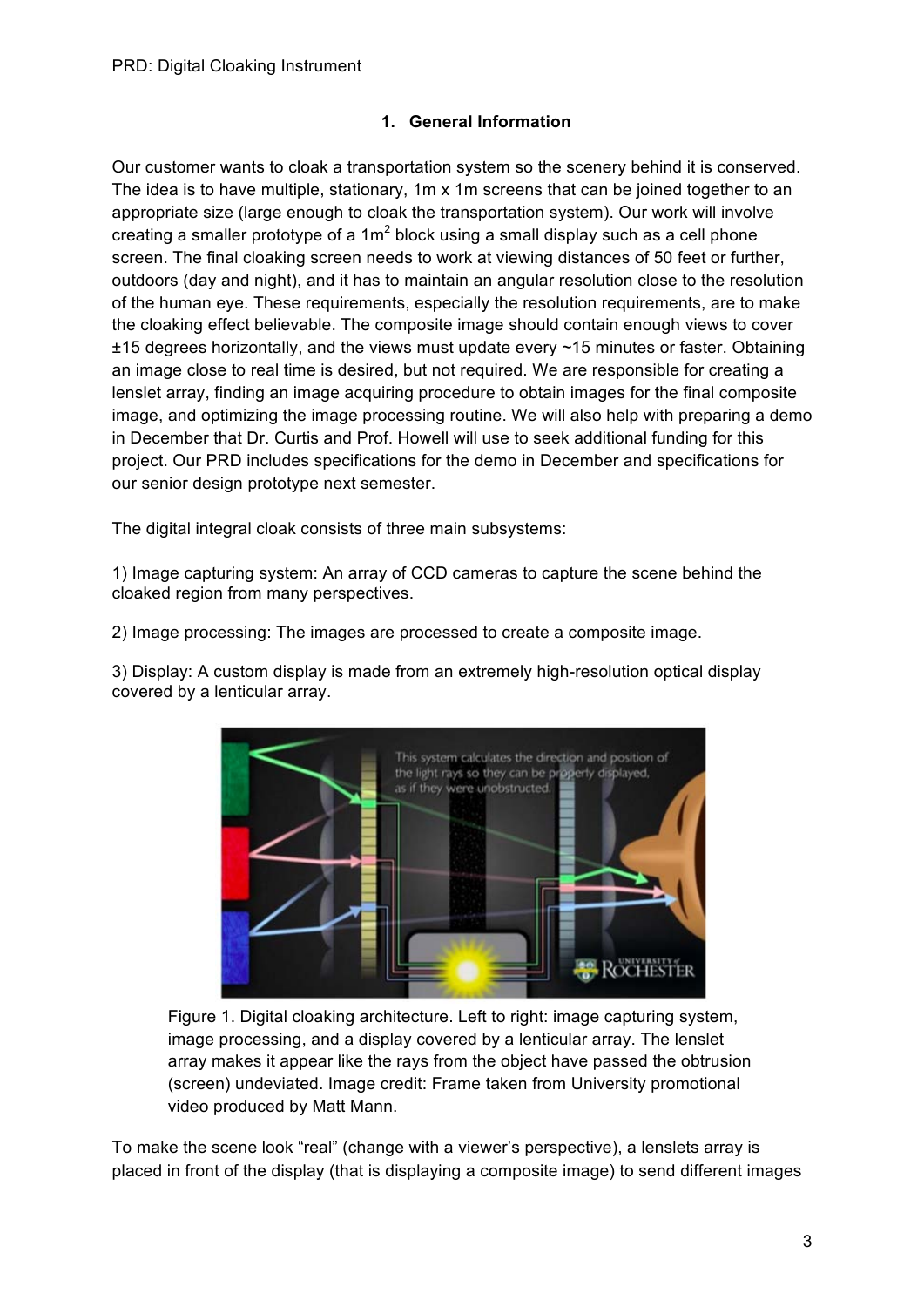to different viewing angles. The display is placed at the focal plane of the lenslet array, thus the light from each pixel will be approximately collimated and look to be the size of one lenslet. Each lenslet then becomes a new "pixel" called a superpixel.



Figure 2. Detailed view of the detector array using a lenslet-based detector. Reference: Joseph S. Choi and John C. Howell, "Digital integral cloaking," Optica 3, 536-540 (2016)

# **2. Specifications for Senior Design Project**

Our customer, faculty advisor and team are all aware the following specifications can and likely will change during the spring semester. It is easy to adjust to changes since we have done an initial analysis using different parameter such as: lpi (lens per inch), viewing distance, number of desired views, and different types of interlacing. This means that even if a parameter changes, we will be able to adjust accordingly.

# 2.1 December Demo

The prototype will be to show a committee the possibilities of a cloaking display. The prototype will be a board with rectangular cell-phone-sized holes. Most of the holes will be empty, showing a scene in the background, but one of the hole will have a Z5 phone that is covered with a 20 lpi lenslet array. Our goal is to trick people into not seeing a phone is behind one of the holes.

Specifications:

- $\bullet$  20 lpi = 1.27 mm/lens
- Viewing distance: 20 lpi is good for 4.37 m away
- Angular range: ± 15 degrees
- Number of views: Since we are going to use the 20 lpi lenslet array from Prof. John Howell to proof concept, the number of view we will get from the lenslet array will be 245 views:

$$
\frac{(806\,ppi)\left(\sqrt{37}\right)\left(3\,pixle/rows\right)\left(2\,rows\right)}{(6\,rows)\left(20\,lpi\right)} \approx 245\,views
$$

● Superpixels: with the 20 lpi lenslet array, the number of superpixels is equal to 787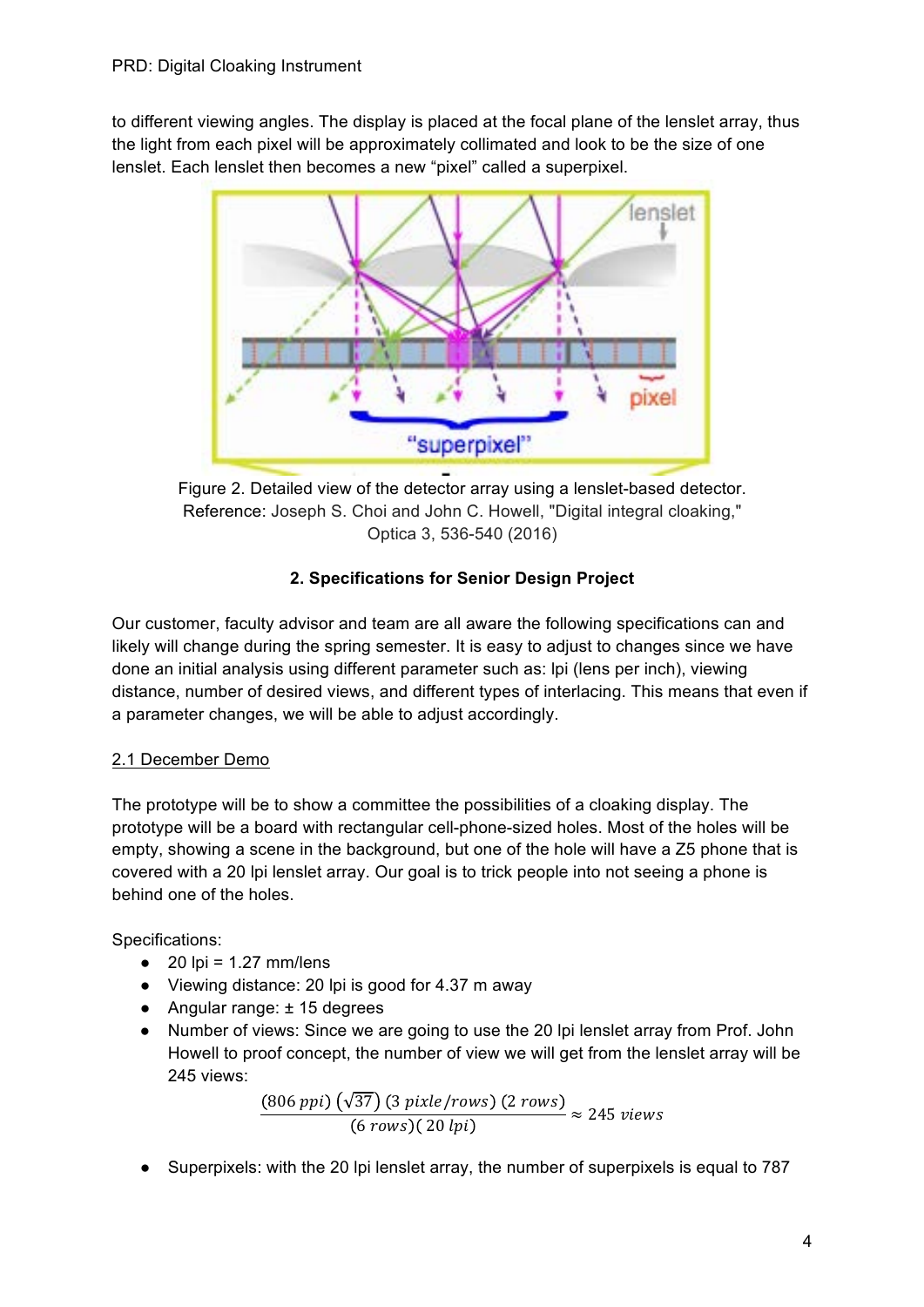#### PRD: Digital Cloaking Instrument

super pixels/m.

● Interlacing: Interlacing on Mathematica code

## 2. 2 Senior Design Prototype

**Specifications** 

- 6 lpi: From 50 feet away this corresponds to a spot size of 4.43 mm, meaning each lenslet (super pixel) should be  $\sim$  4.43 mm (equivalent to 6 lpi).
- Viewing distance: 50 feet away
- Angular range: Undecided
- The number of views required for near perfect cloaking is:

90 degrees  $\frac{1}{1/60} \frac{acg \cdot cce}{deg \cdot ees} = 5400 \text{ views}$ 

Which is not possible to obtain with current display technology. The number of views will instead depend on our display, which is the highest density 4K display available on the market. The maximum number of views we can get from the Z5 screen is:

> $(806\ ppi\ )(\sqrt{37})(3\ pixel/rows)$  (2 rows  $\frac{6}{6}$  rows) (6 lpi)  $\approx 817$  views

- Superpixels: using 6 lpi lenslet array, the number of superpixels is equal to 236 super pixel/m
- Interlacing: Improved code on Matlab
- Screen control: Customer would like to be able to control multiple Z5 screens simultaneously, to meet the desired 1m by 1m screen.

## **3. Considerations**

## 3.1 Environment

Since the cloaking display will be outdoors we will need to consider the following:

- Brightness: We need a display screen bright enough in the day, but also adaptable to nighttime use
- Weatherproofing: Making sure CCD cameras and cloaking display is safe outdoors during different seasons (over a range of temperature degrees) and regular weather conditions (water proof)

# 3.2 Power supply

Similar energy consumption as a commercially available typical Samsung screen for the same area.

## 3.3 Resolution

Based on human eye angular resolution: 1 arcmin.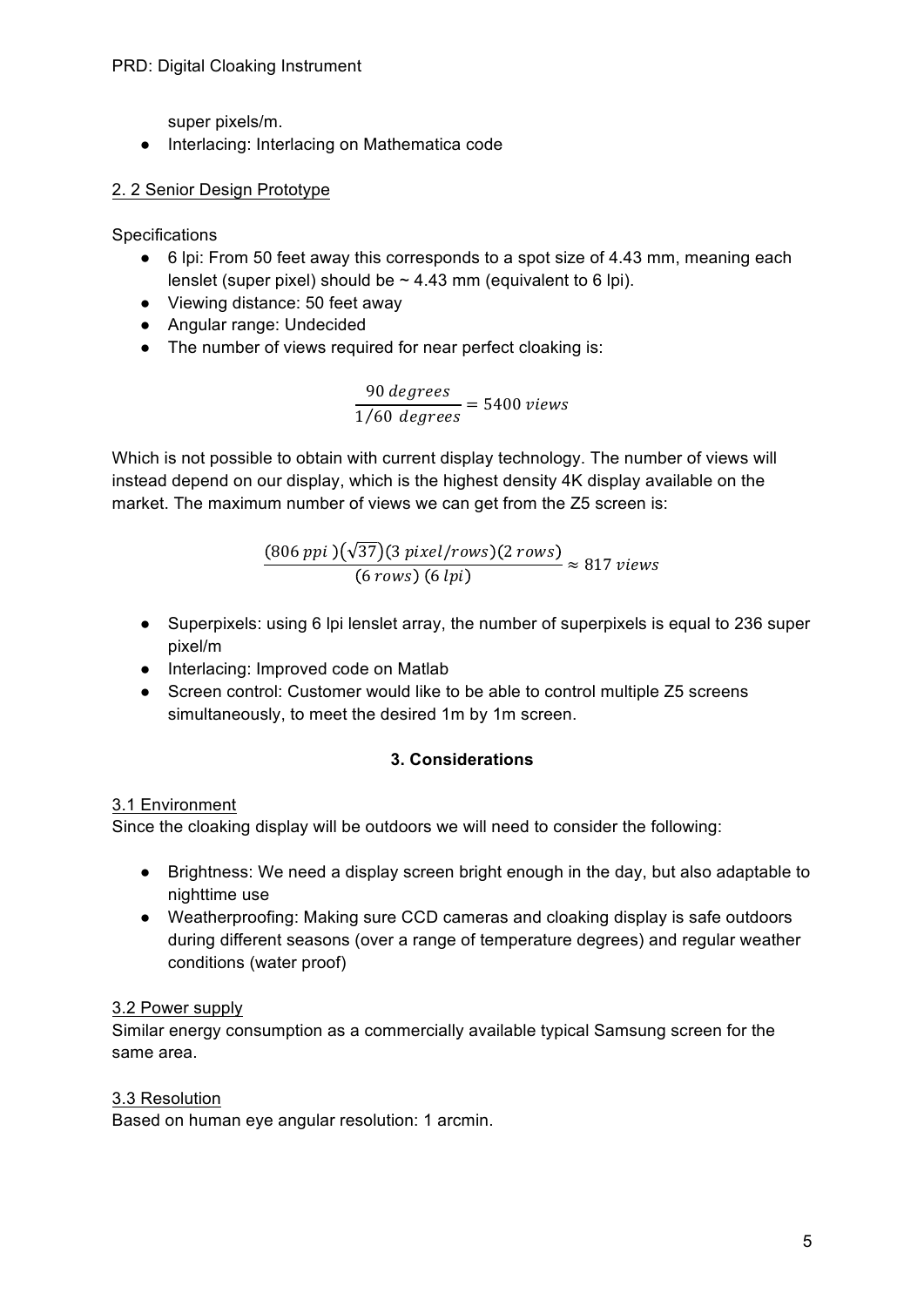# 3.4 Super Pixels

A super pixel is a single lens in a lenslet array under which many smaller pixels collimate light out in different directions. Each super pixel images a specific angular view of one scene. The number of pixels under the lenslet relates to the number of views available, so for more views (which is desired, since we need it to work over a wide angular range) we need lenslets (super pixels) large enough to collimate the output of a high number of pixels.

## 3.5 RGB Re-grouping

The display's RGB pixels are horizontally aligned, but to increase the horizontal resolution we will regroup the RGB pixels diagonally. Regrouping the RGB pixels allows us to increase the horizontal ppi by a factor of six by trading off six times the vertical ppi. Regrouping RGB pixels involves some coding to reprogram the image being displayed. This is done by rearranging the composite image's array, which can be done on Matlab (or Mathematica).



Figure 3. Pixel arrangement of Xperia Z5 Screen. This layout is not an accurate representation of the RGB pixel distribution.

\*Note: We need the screen to work for  $\pm$  15 degrees horizontally, but only  $\pm$  3 degrees vertically. So it would be okay to improve the horizontal resolution while trading off vertical resolution.

However, after checking the screen with a microscope we found the pixel alignment actually looks like the drawing below.



Figure 4. RGB pixels alignment of the Z5 screen. Drawing is not to scale. The actual RGB pixels are square not triangular.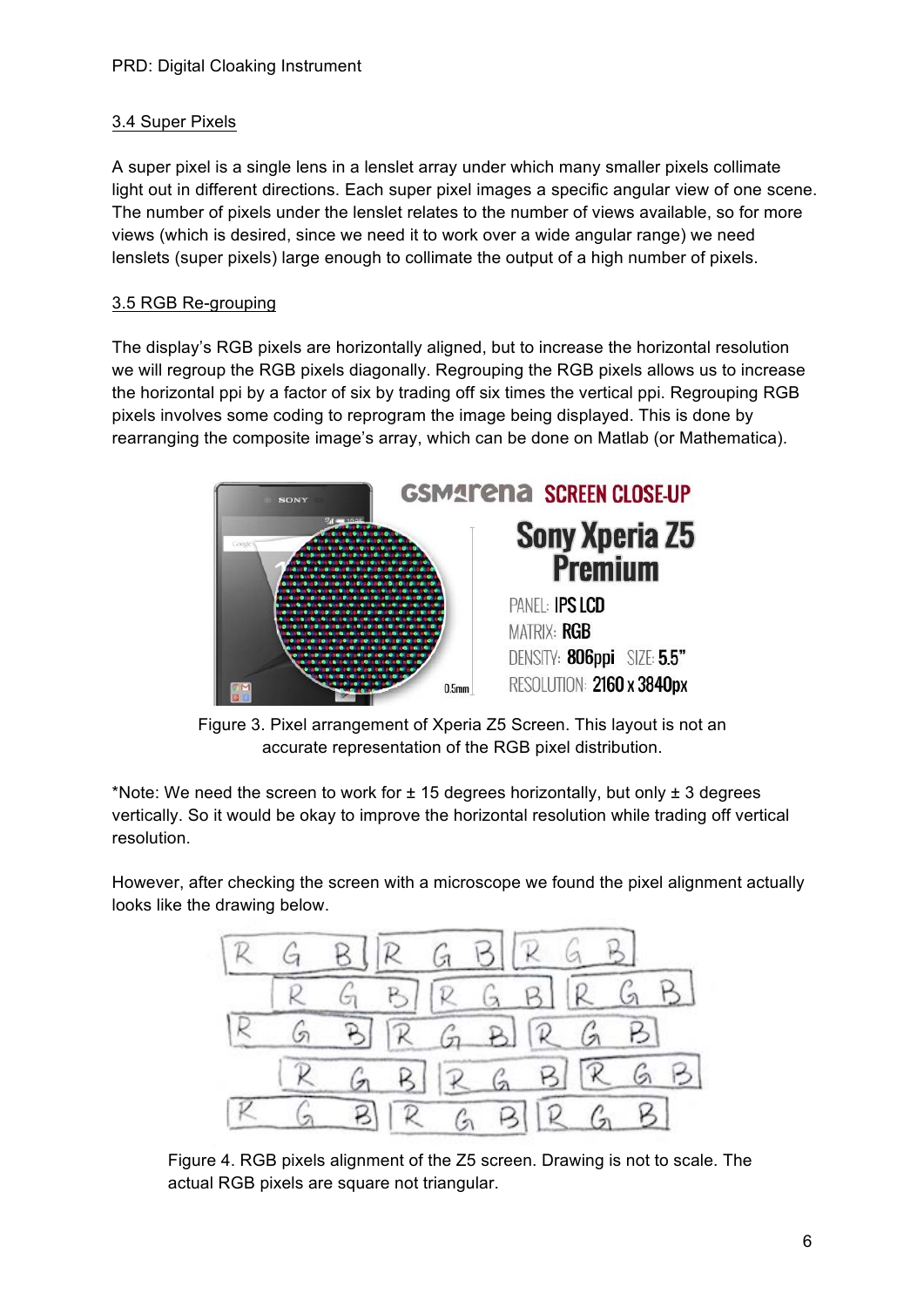With regrouping, the RGB grouping is the following.



Figure 5. Regrouped pixels alignment. Drawing is not to scale.

After regrouping, the horizontal pixel density of the screen will increase about 6 times (by a factor of  $\sqrt{37}$ ). This factor of six comes from a combination of a 3X increase from the sub RGB pixels combined in rows 1, 3, 5, and another 3X increase from the sub RGB pixels combined in rows 2, 4, 6. This also means the vertical pixel density of the screen will decrease by about 6 times.

Note: The horizontal and vertical pixel density is a rough estimation, since the pixels are actually aligned at a 9.46-degree angle counterclockwise to the vertical direction.

The steps we are taking for regrouping are:

- 1. Figuring out how to write a function which takes a video and integer i as input and spits out the i-th frame of the video.
- 2. Write a function with determines how many frames are in a video.
- 3. Write a function which takes an integer N and calculates M integers which are all separated by the same integer m and roughly centered around N/2. For example, N = 1024, M = 6, m=3 gives solution 500, 504, 508, 512, 516, 520 as a satisfactory solution. This will be used to determine which frames to pull from the N frames of the video given M views and frame spacing of m frames.
- 4. Additional steps will be added as specified by the client.

# **4. Current Difficulties**

1. Consulting with people in the ECE department on the possibility of controlling multiple Z5 screens simultaneously to display a 1m by 1m image.

2. Merging 420 views into one composite image.

3. Looking into a commercial lenslet array that meets (or is close to) our specification for our senior design prototype.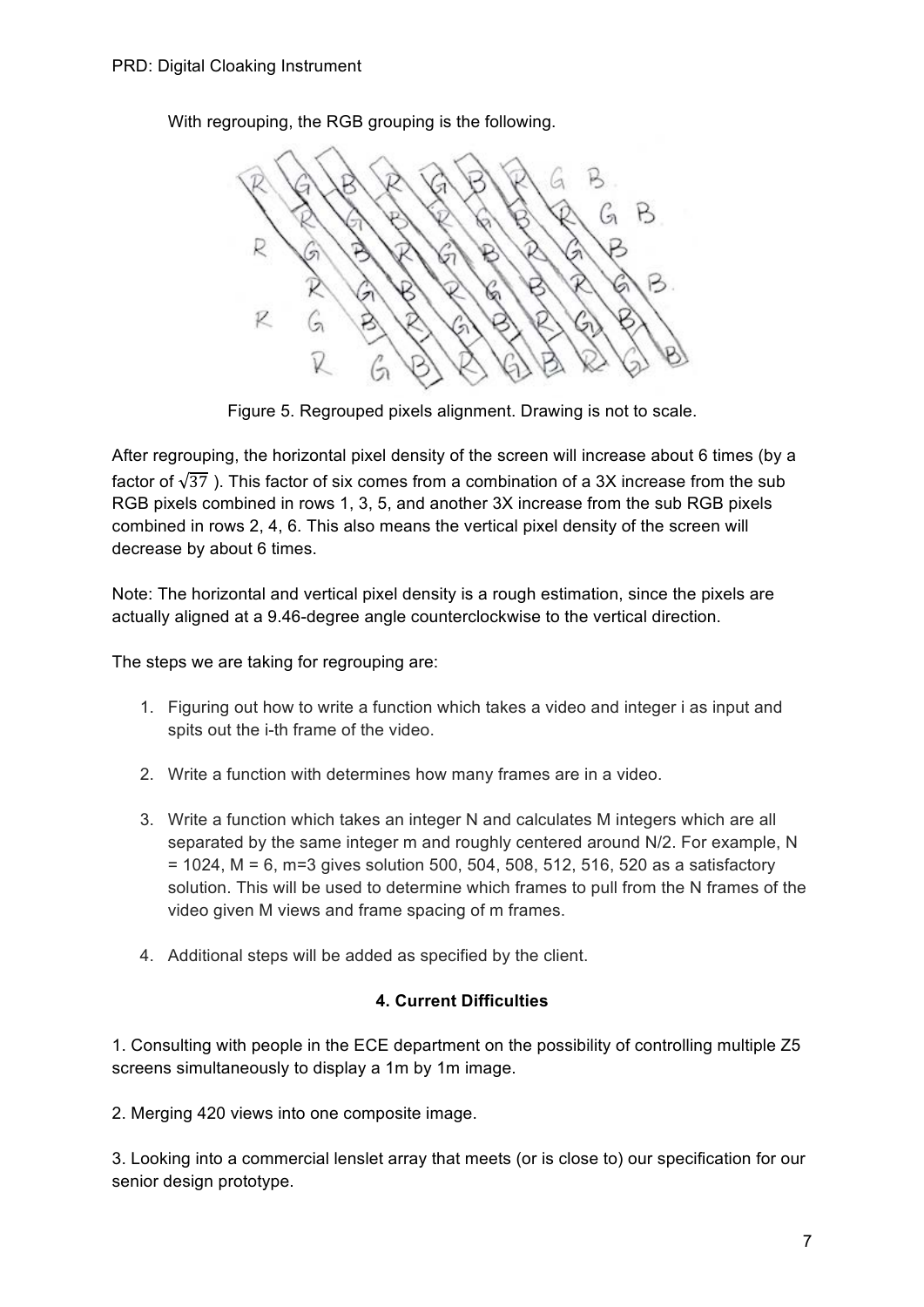4. Re-grouping RGB pixels by Matlab or Mathematica.

#### **5. Non-senior Design Responsibilities**

We are not responsible for the following:

- 1. Weatherproofing to, for example, changes in temperature and seasons
- 2. Image capturing, which involves a mechanical setup for holding/sliding camera(s)
- 3. December Demo Our group will be helping the customer complete the UR Venture Proposal demo, but we are not responsible for the completion of the proposal or demonstration.
- 4. Updating image every 15 mins, which involves improving the code for creating a composite photo out of multiple views.

#### **6. Timeline and Things to do Spring 2017**

#### January

- Coding for Composite Image:
	- Using a scanned video of a scene, our goal is to generate code that exports one frame every 5 frames, and then composites those exported frames into a single composite image. The desired result is to have the composite image automatically save right after the scan process is done. We want to process to be quick so the image updates at least every 15 minutes.

#### February

- Connecting Multiple Screens
	- Consult with experts from the ECE department on how to have multiple screens connected simultaneously.
- Remote Control of the Display
	- Research on controlling the whole screen (multiple connected screens) with a PC.

March

- Applying lenslets array on display
	- Cut acrylic board to the size of the screen
	- Cut the lenslets to the angle of the pixel alignment (9.5 degrees).
	- Adhere the lenslet to the acrylic board dust and air bubbles free.
	- Estimate the lenslet focal length and set up the screen to the focal plane of the lenslet.

#### April

- Testing Design
	- Once we have a working screen, we will let our customer decide how he wants to display the technology. We have had a few brainstorm sessions to decide where we will put the display. A few ideas we have talked about are: in a hallway, on a door, and in a cell array (like what is being done for the December demo). Once we find a good idea that works with our setup for the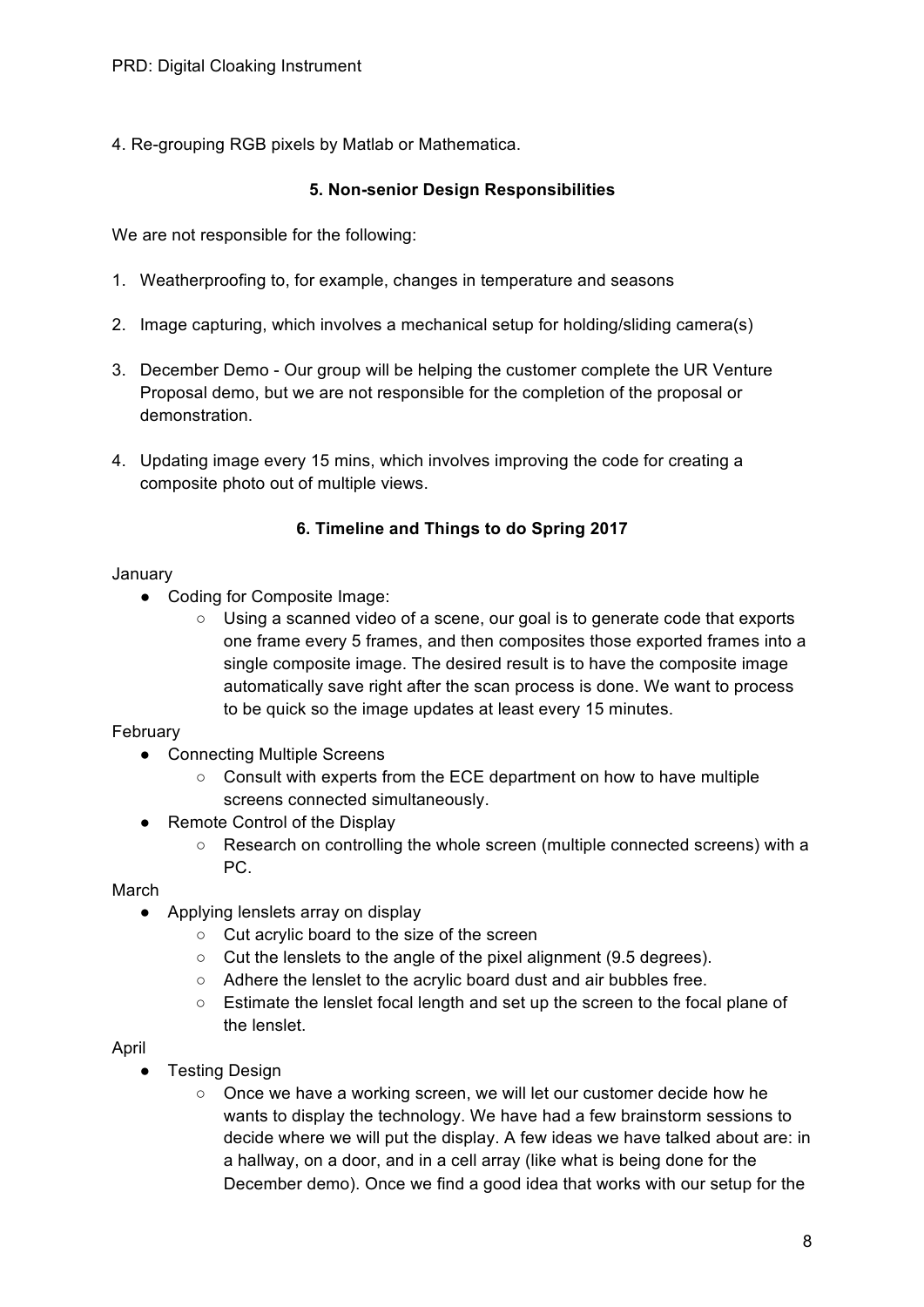display, we will showcase it during senior design.

## **7. Appendix**

#### **7.1 December Prototype Progress**

Johana

● Framing: We sent a CAD design of our board design to someone at UR Ventures. The board will be made out of wood and painted matte black.



Figure 6. Snapshot of CAD file showing the front view of the framing.



Figure 7. Snapshot of the CAD file showing the back view of the frame. Each hole is cut to fit a cell-phone, but only one of the holes will contain a cloaked phone display.

● Interlacing processing: Interlacing means taking a composite image and modifying its array to how you would like the phone to display the image. By rearranging the array, you can change which pixels are showing specific parts of the image, meaning the pixels get "regrouped" to function vertically rather than horizontally. My contribution will be taking the work done on Mathematica and translating it to MATLAB (so the image processing is quicker) and making modifications/updates for the code to work with our specific RGB display.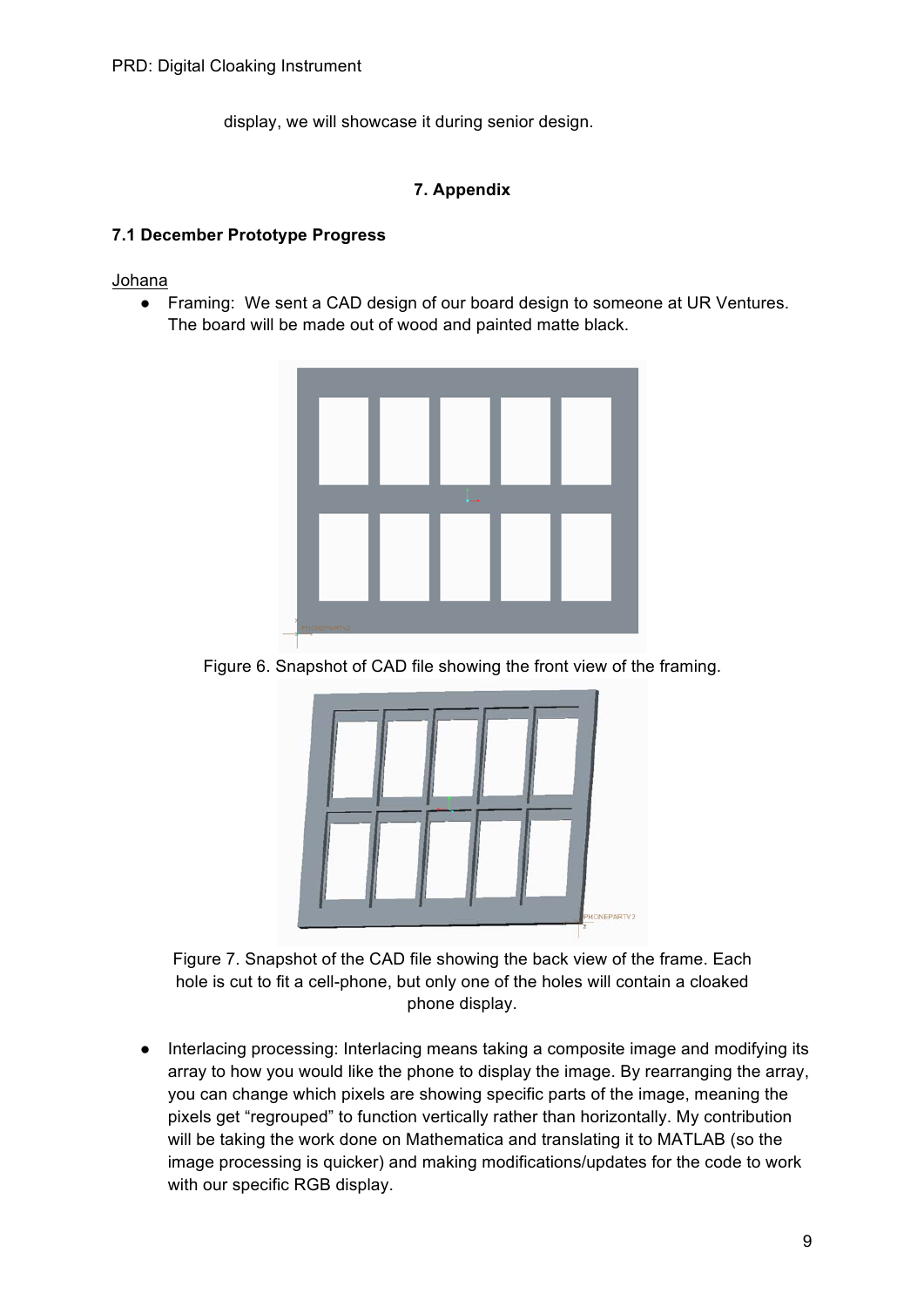#### Shenghan

● PC phone interface: After the lenslet is aligned to the display, it would be tedious to take the lenslets off just to be able to swipe on the phone screen (to change an image, change phone settings, etc.). That would mean realigning the lenslet to the screen every time we need to use the phone screen. It would be much more convenient (and time efficient) to remote control the display phone with another device. Currently we are using an application called TeamViewer. Installing this application on two separate phones gives us the ability to control one phone (with lenslets attached) with another. It will be like the two phones are sharing a screen; the phone without a lenslet array will be used to change settings on the phone being used as a display.

#### Xi

Lenslet array: The lenslets array is cut to the size of the phone screen and then adhered onto an acrylic board that is also the size of the screen. The acrylic's purpose is to protect the phone display. To correctly place the lenslet array (adhered on the acrylic) one focal length from the display pixels, we would need to know the exact location of the pixels and the focal length of the lenslets. Since we do not know these parameters, we can only estimate by putting the lenslet at various distances from the display (using small pieces of stacked paper as spacers) and finding the best resolved image. Previously with the iPad mini, the distance was about 8 pieces of paper. Due to this display being different the thickness of the screen (from pixels to the cover) will be different. So we will work from the 8 pieces of paper to find the best spacing.



Figure 8. Lenslet array sheet.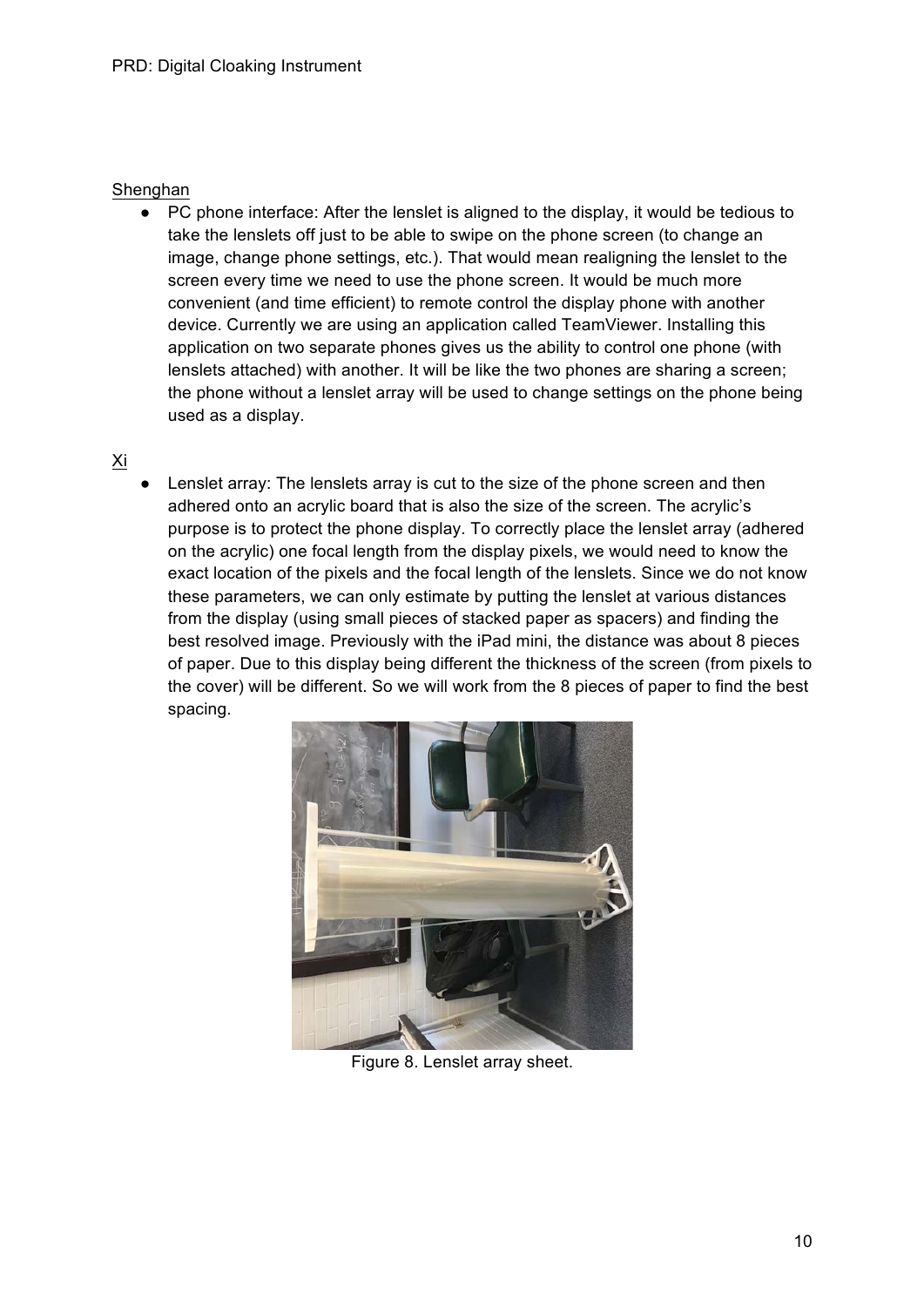

Figure 9. Cut lenslet array (left) and acrylic board (right).



Figure 10. Adhering a lenslet array to an acrylic board using a roller.

# 7.2 Display (Xperia Z5) Specifications

Since we need multiple views, where the number of views corresponds to how many pixels we can fit under a lenslet, we need a display with a high pixel density. A higher density gives us more pixels to create views with in a given area (lenslet size). Even though the Xperia screen has a display that is beyond the resolution of the human eye, only a few of its pixels are used per view making all of the pixels in the display important. In the end each view will be at/close to the spot size resolution of the human eye.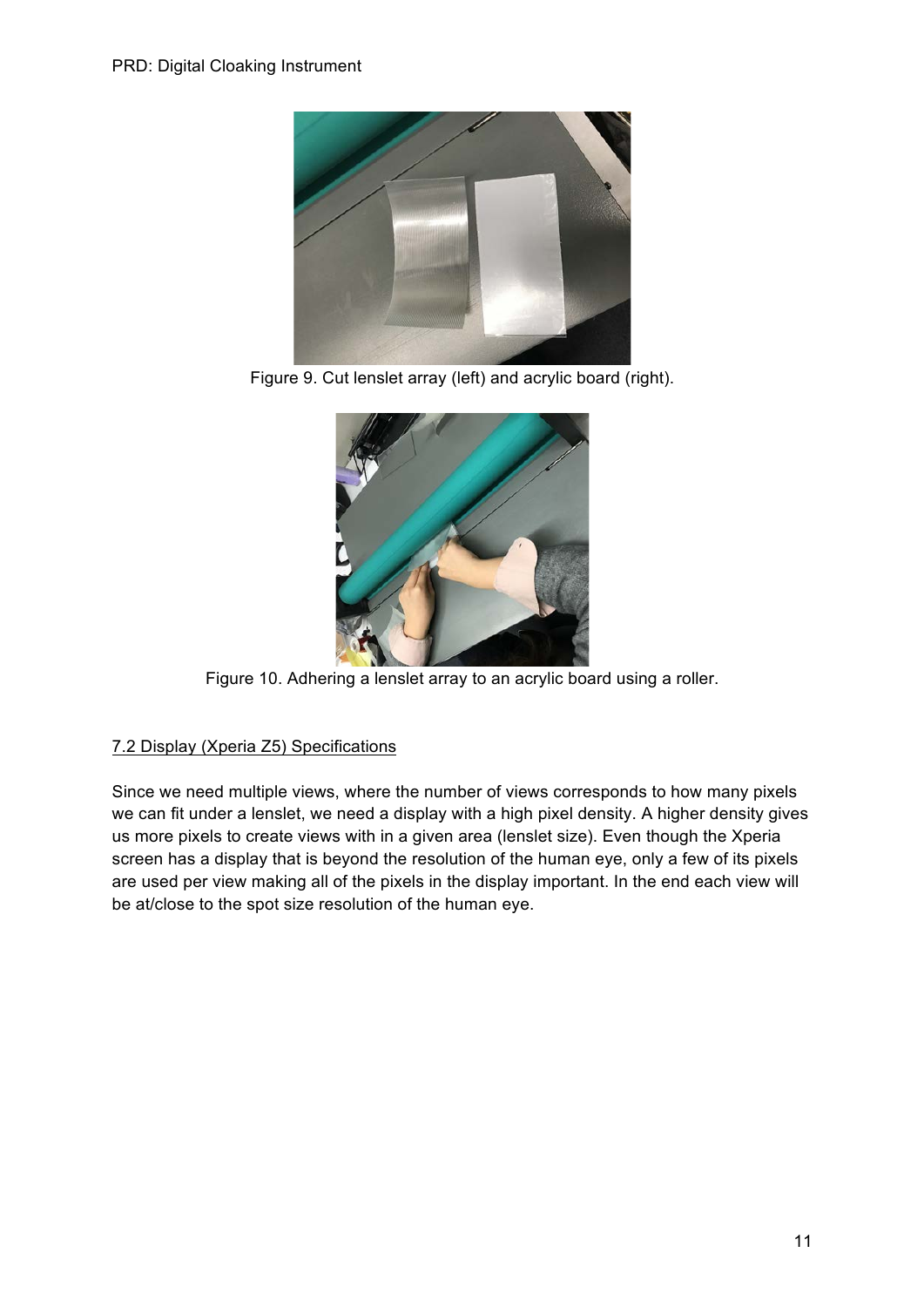

Figure 11. Picture of Xperia Z5 phone screen

- Display model: Xperia Z5 cell phone screen.
- Dimension: 5.5 inches (diagonal)
- Pixel Pitch:806 pixels per inch (ppi).
- $\bullet$  Resolution: 2160 x 3840
- Resolution with regrouping:

Super pixel (resolution of one image of the composite image): 53 x 631

Sub pixel: 13138 x 631

Where the horizontal Super pixel resolution is calculated by:

$$
\frac{(2160)(\sqrt{37})}{246 \text{ views}} = 53 \text{ Super pixels}
$$

This is a rough estimation, since the pixels are actually aligned at a 9.5-degree angle counterclockwise to the vertical direction. The  $\sqrt{37}$  comes from the phone screen rations, which was previously discussed in section 3.5.

## 7.3 20 LPI Specifications

Size: 20 LPI means 20 lens per inch.

Focal length estimation:

- 1. Start with the image of a single RGB pixel line (with a black background) on the display screen. The line should be in the lenslet orientation.
- 2. Place the lenslet above the line, where the line should be approximately in the middle of one lenslet.